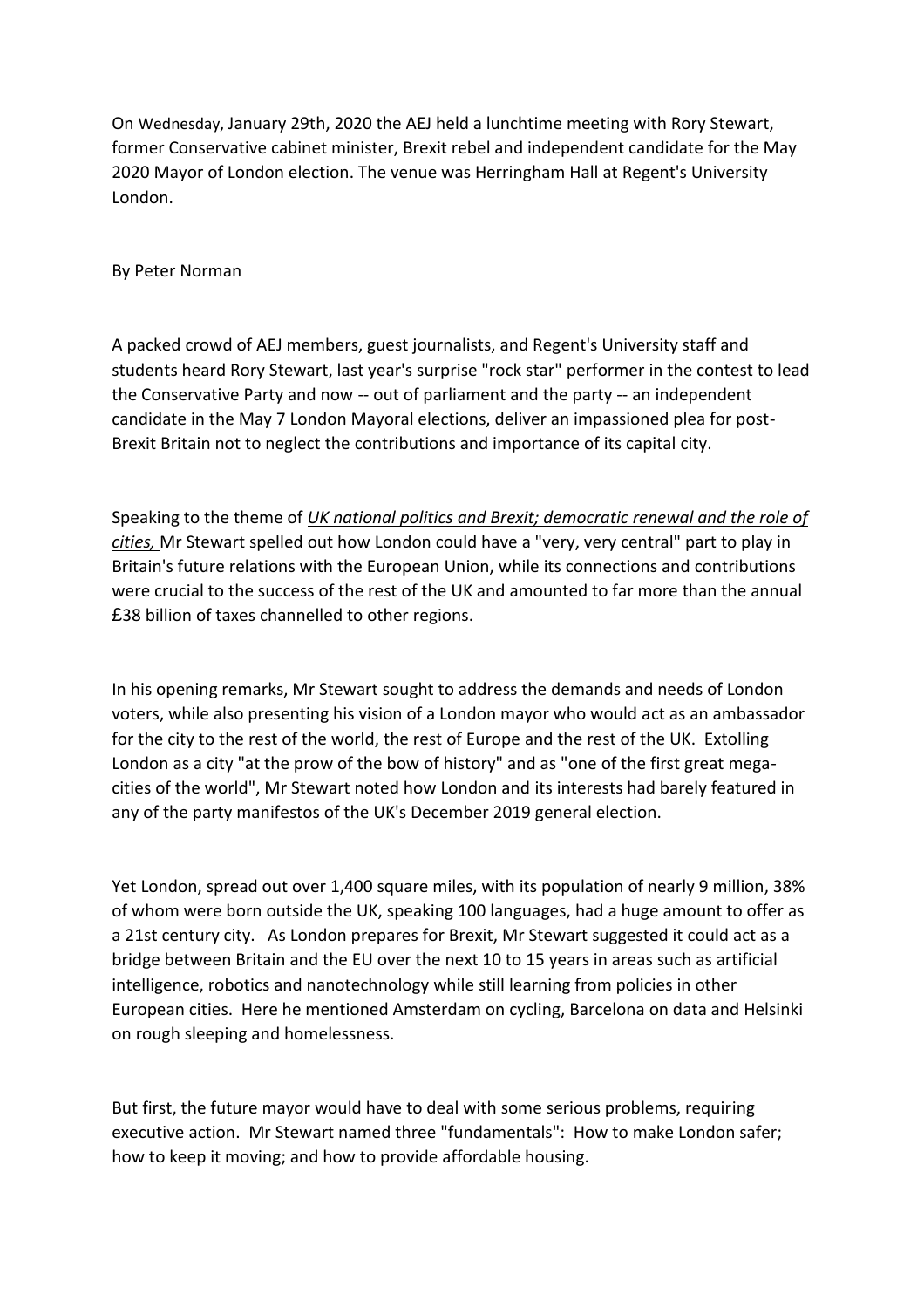On safety, where the capital is experiencing an epidemic of knife crime, he promised to triple the numbers of police officers on the streets and strengthen their backup.

On transport, where surface travel is slower than a century ago, he promised improvements to the tube, notably through an upgrade to signalling on the Piccadilly Line, and more creative use of the River Thames.

On housing, he pointed to the 200,000 housing units in London with planning permission that were not being built and how average rents in London amounted to an unaffordable 105% of a teacher's or nurse's salary. The model of expecting the private sector to provide sufficient affordable housing on new land wasn't working. The answer lay in using public land for public housing which government would build.

Warming to his theme, Mr Stewart reeled off a succession of policy ideas for the capital: for combatting loneliness, improving mental health, better community relations, more trees and reinvigorating moribund high streets dotted around the 700 or so "villages" that make up London. He would, he said, be a "listening" mayor, learning at first hand about the real needs of Londoners.

Returning to the subject of London in Europe, he stressed how it was the mayor's job to make the case for immigration -- and do this "now, now, now and now". The post-Brexit immigration models under consideration would not work for London, where the health service, tech sector, computer industries and others rely on immigration from Europe. "If we don't sort this out, an EU citizen coming with a family to try to work in London could end up spending up to £20,000 in visa fees," he said. This was "completely unimaginable".

If Brexit is to work for London, market access rather than deregulation should be the UK focus in negotiations with the EU. He wants to set up a network of about 40 honorary consuls in EU countries -- a "new Hanseatic League" -- to represent British interests from the perspective of the UK as a great European power and London as a great European city.

European citizens need to find their place in this city, he said. He pointed out that London is home to 1.1 million European citizens who are entitled to vote in the mayoral election. The total vote turnout for the winning candidates in the last mayoral election was about 1.1 million votes. So European voters hold in their hands the ability to decide who becomes mayor of London. Appealing to EU nationals to register to vote, he urged them to vote for "a city that works", for "less politics and more action", and for himself as the independent candidate with these priorities.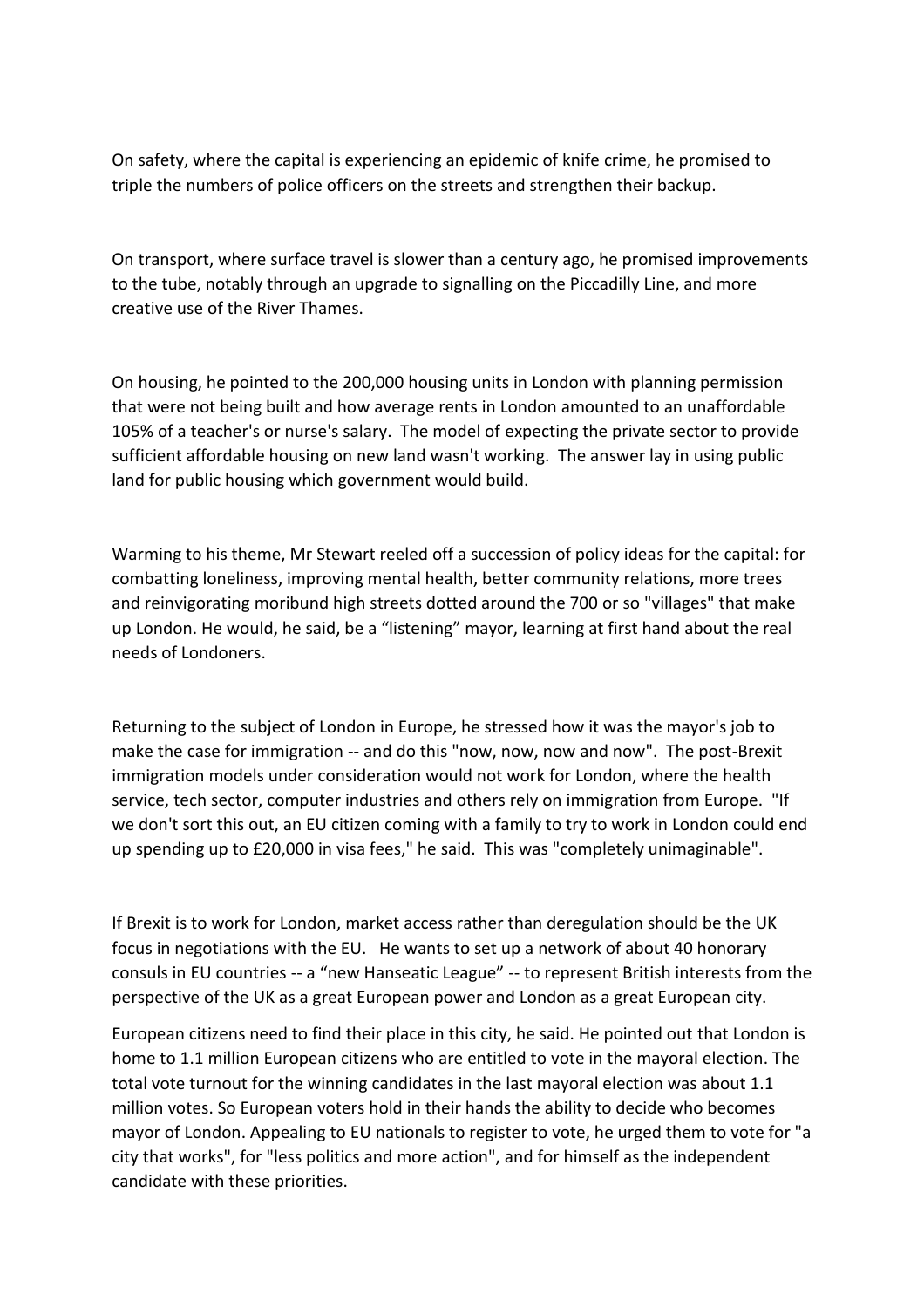Rory Stewart concluded his opening remarks after 24 minutes. There followed a lively, wide ranging and informative Q&A session which covered topics as varied as the state of party politics in Britain, Mr Stewart's prospects for election to the London mayoralty, his policy priorities if elected, the pros and cons of market access to the EU versus deregulation for post-Brexit London, and whether Hong Kong-born Rory Stewart has real London credentials.

Mr Stewart made clear his distaste for the current state of party politics in the UK, where the Conservative and Labour parties respectively have moved further to the right and left. Making the case for Britain was "not about putting three words on a baseball cap". There was a "gaping hole in the centre of politics." Mature and educated politics should listen to people and recognise that local communities care more and can do more than any professional politician.

That was why the issues of crime and making London safer were so important. Making London safe was "absolutely fundamental" for the mental health of its citizens, the attractiveness of the city and its vital theatre and entertainment sectors for foreign visitors, and for business confidence and investment. He promised to resign, if as mayor, he couldn't reduce crime on London's streets.

He was asked how he would pay for the increase in police on the streets. The mayor had the power to raise local (council) taxes - something previous mayors could have done but didn't, he claimed. In addition, some central government money had been promised especially to boost police numbers.

When it came to transport and policing, the London Mayor had more powers than the high profile Mayor of New York, he said. But the current incumbent, Sadiq Khan, had "failed to deliver". He added that he would have to make some "very tough decisions in the first 100 days" if elected. He would need two four-year terms in the office and was prepared to be very unpopular at the end of his first two years before expecting to see real improvements.

Mr Stewart declined to be too specific when asked what tough measures were in prospect for fear, he said, that Mr Khan would steal his policies -- something which he claimed had already happened on police numbers. However, he indicated that London transport fares would be under serious review. While protecting the poorest, Transport for London had to pay its way and not depend on cross subsidisation from the sale of public land as at present.

On wider economic issues, Mr Stewart came out in favour of more tax on digital companies and working with the UK government to achieve this end. He explained his preference for market access to the EU over deregulation because it would benefit London more. Taking the City as an example, he suggested that while insurance might benefit from some deregulation, market access really mattered for the bigger banking sector.